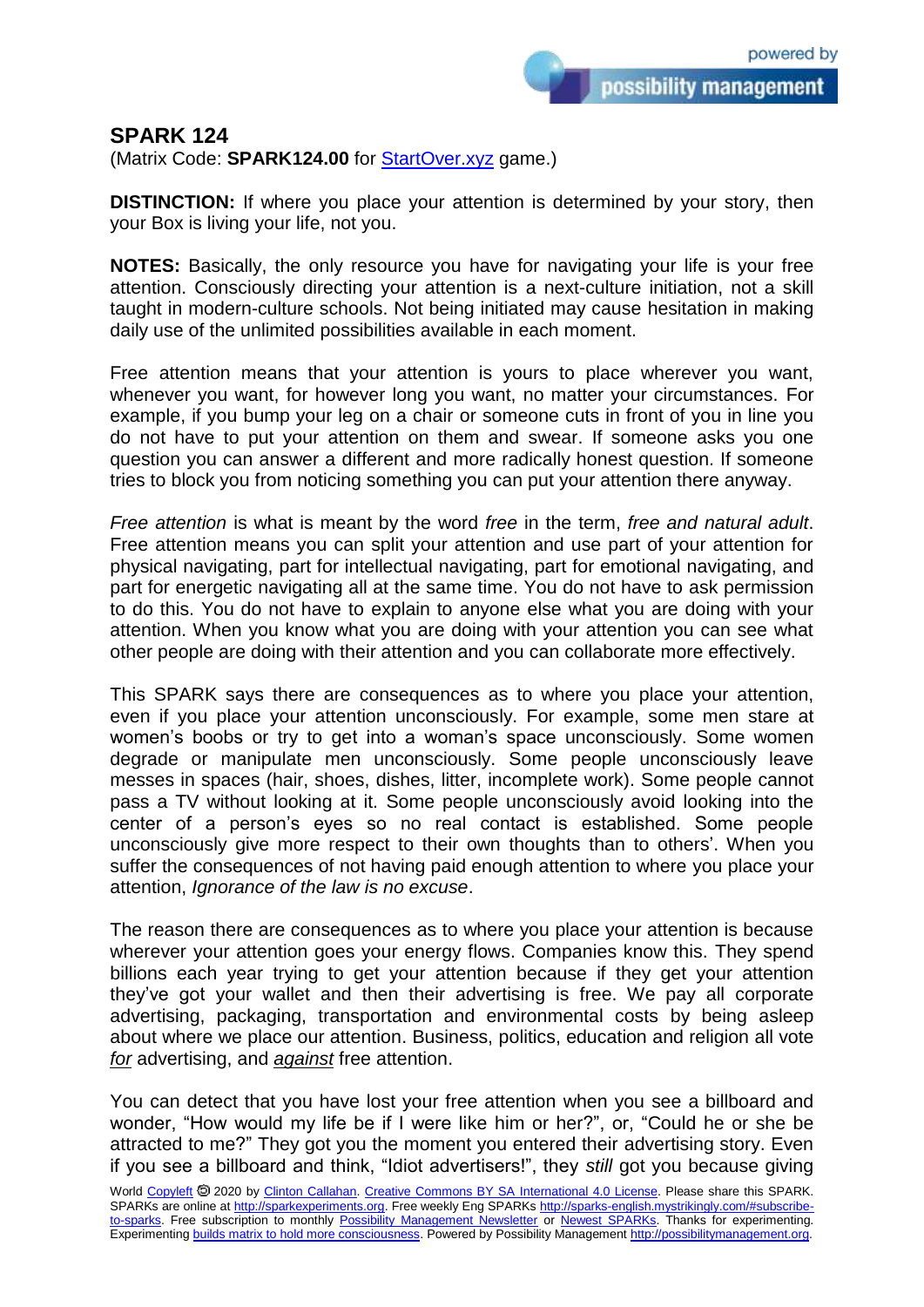them negative attention also flows energy to them. This is identical to the way your Box gets you: by sucking you into stories that attract your positive or negative attention.

Your Box advertises its version of reality to you all day and all night, seducing you with stories in dozens of flavors: opinions, comparisons, reasons, criticisms, complaints, insinuations, expectations, judgments, conclusions, interpretations, and so on. Each one is a story. The instant you believe one of your Box's stories your attention is shrunk to the perception limitations of that story and you lose free access to conscious choosing and nonlinear creating.

If it's hot or noisy, or you must stand in line at the Post Office your Box makes its usual stories: "Man, I'm burning up in here! This noise drives me crazy! I hate standing in lines!" If you believe your own Box's stories you will act as if the stories are true and then your Box runs your life. (In technical terminology we call this *believing your own bullshit*.)

What good is free attention? You need free attention so imagination can speak to you, so intuition can move you, so your Bright Principles can provide clarity and possibility, and so your archetypal lineage can put new jobs on your bench. You need free attention for scanning with your physical, intellectual, emotional, and energetic senses. You need free attention to act on invitations from the Gaia Consciousness Field of Earth, and from the General Consciousness Field of the universe. You need free attention to play, dance, and navigate in ordinary, extraordinary and archetypal love. The moment your free attention is captured by a story you are out of the game.

Keeping your free attention would be when you see a billboard or sense a story and think, "-----an---empty---space---of---present---time---noticing---*what---is*---without-- attaching---any---stories---to---it-----." How can you do that? Experiment!

## **EXPERIMENTS:**

**SPARK124.01** PART ONE: Spend the next three days noticing how your attention is trapped by stories. This is where Box Mechanics comes in. Life is a multidimensional movie flowing around and through your four bodies. Your physical body remains in the present in a very small *now*, but your Box has a different agenda. The Box wants to keep everything under its control so it can continue to insure your survival in its usual way. But merely *surviving* is *very* different from *living*, so if living interests you then split off a 10% chunk of your attention for self-observation and hold it pointed towards yourself like a flashlight to see how your Box makes *snapshots*.

The Box waits for just the right moment to make a *snapshot* of reality ("Look! There! He did it again!"), then as soon as it has one the Box shifts you out of the flow of life into a tiny parallel universe where what is shown in the snapshot justifies your Box's story. The Box gains the power to manipulate you to believe its story only when you identify with the snapshot it extracted from the ever-changing flow of life even though in reality there is *never* only one thing happening.